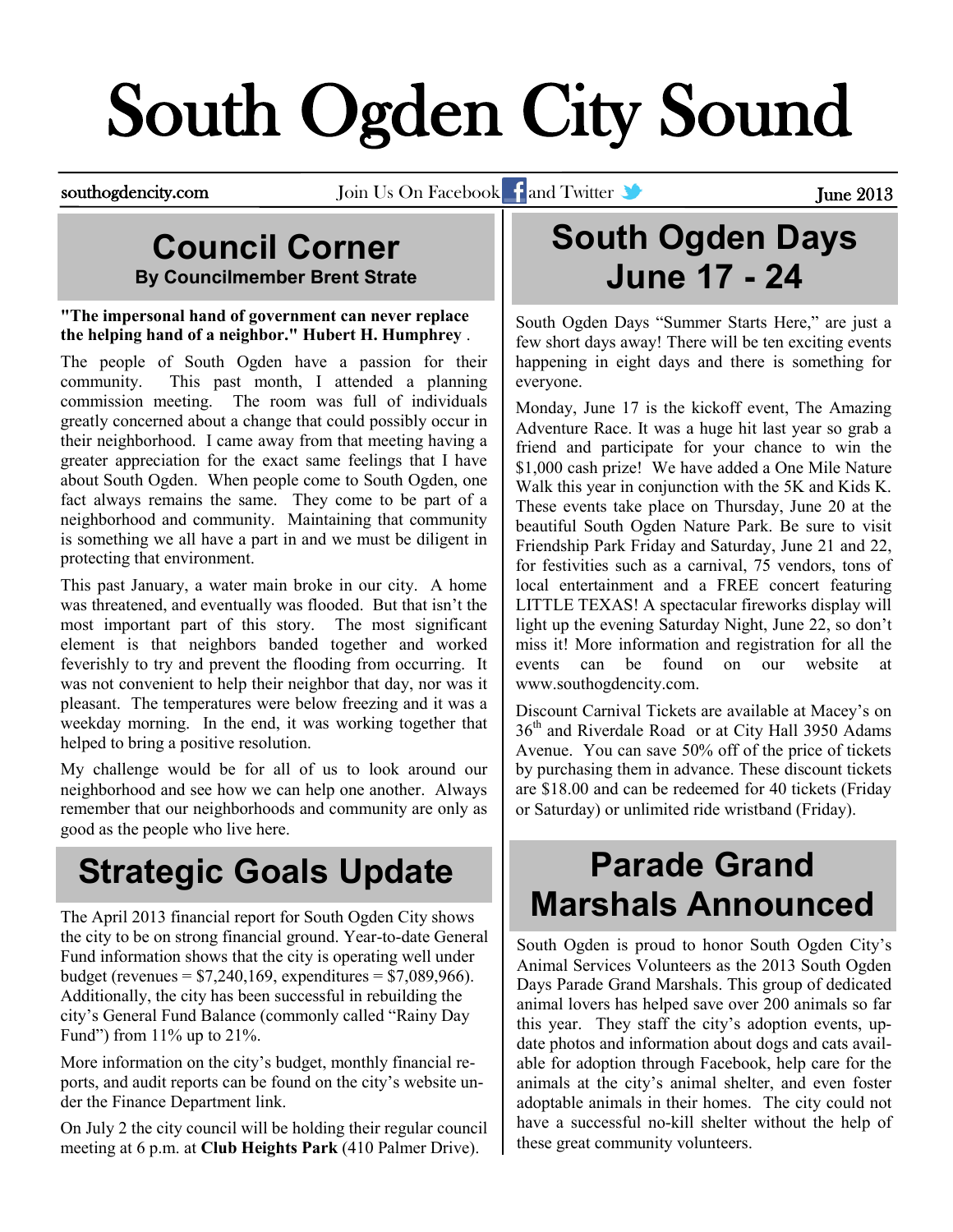### **Senior Center News**

**580 39th Street, South Ogden, UT 84403**  **801-393-9539** Monday through Wednesday 10:00 a.m. to 3:00 p.m. Thursday 9:00 a.m. to 4:00 p.m. Friday—10:00 a.m. to 2:00 p.m.

| <b>June 2013</b>                                                                                                                             |                                                                                                           |                                                                                       |                                                                                                                                     |                                                                                                            |  |  |
|----------------------------------------------------------------------------------------------------------------------------------------------|-----------------------------------------------------------------------------------------------------------|---------------------------------------------------------------------------------------|-------------------------------------------------------------------------------------------------------------------------------------|------------------------------------------------------------------------------------------------------------|--|--|
| <b>Monday</b>                                                                                                                                | Tuesday                                                                                                   | Wednesday                                                                             | Thursday                                                                                                                            | Friday                                                                                                     |  |  |
| $\mathbf{a}$<br>Happy Feet 10 a.m.<br>Lunch- $11:30$ a.m.<br><b>BBQ</b> Pork<br>Oil Painting-1 p.m.<br>Quilt Tying All Day                   | $\overline{4}$<br>Lunch- $11:30$ a.m.<br>Grab Salad<br>Ceramics-1 p.m.                                    | 5<br>Lunch- $11:30$ a.m.<br>Chicken Sow Mein<br>$Bingo-12:30 p.m.$<br>Ceramics-1 p.m. | 6<br>Tai Chi-9 a.m.<br>Lunch- $11:30$ a.m.<br>Knit Steak<br>Ceramics-12 p.m.<br>Beginning Computer<br>$Class-1 p.m.$                | $\overline{7}$<br>Lunch- $11:30$ a.m.<br>Roast Turkey<br>Computer Class<br>Family History-<br>$12:30$ p.m. |  |  |
| 10<br>Pats Feet-10 a.m.<br>Lunch-11:30 a.m.<br>Teriyaki Chicken<br>Oil Painting-1 p.m.<br>Quilt Tying All Day                                | 11<br><b>AARP</b> Drive Course<br>$10:30$ a.m.<br>Lunch $-11:30$ a.m.<br>Pepper Steak<br>Ceramics-12 p.m. | 12<br>Lunch- $11:30$ a.m.<br>Chef Salad<br>$Bingo=12:30 p.m.$                         | 13<br>Tai Chi-9 a.m.<br>Lunch- $11:30$ a.m.<br>Chicken Divan<br>Ceramics-12 p.m.<br>Beginning Computer<br>$Class-1 p.m.$            | 14<br>Lunch- $11:30$ a.m.<br>Fish Sandwich<br>Computer Class<br>Family History-<br>12:30 p.m.              |  |  |
| 17<br>Pats Feet-10 a.m.<br>Bridgetts Hair-10 a.m.<br>Lunch- $11:30$ a.m.<br>Macaroni Beef Bake<br>Oil Painting-1 p.m.<br>Quilt Tying All Day | 18<br>Lunch-11:30 a.m.<br>Pork Chop Supreme<br>Ceramics- $12$ p.m.                                        | 19<br>Lunch- $11:30$ a.m.<br>Turkey Stuffing<br>$Bingo=12:30 p.m.$<br>Ceramics-1 p.m. | 20<br>Tai Chi-9 a.m.<br>Lunch-11:30 a.m.<br><b>BBQ</b> Meatballs<br>Ceramics-12 p.m.<br><b>Beginning Computer</b><br>$Class-1 p.m.$ | 21<br>Lunch- $11:30$ a.m.<br>Baked Tilapia<br>Computer Class<br>Family History-<br>12:30 p.m.              |  |  |
| 24<br>Lunch- $11:30$ a.m.<br>Beef Stroganoff<br>Oil Painting-1 p.m.<br>Quilt Tying All Day                                                   | 25<br>Lunch- $11:30$ a.m.<br>Chicken Salad<br>Ceramics-12 p.m.                                            | 26<br>Lunch- $11:30$ a.m.<br>Salisbury Steak<br>Bingo $-12:30$ p.m.                   | 27<br>Tai Chi-9 a.m.<br>Lunch- $11:30$ a.m.<br>Breaded Fish<br>Ceramics-12 p.m.<br><b>Beginning Computer</b><br>$Class-1 p.m.$      | 28<br>Lunch- $11:30$ a.m.<br><b>BBQ Pork Ribette</b><br>Computer Class<br>Family History-<br>12:30 p.m.    |  |  |

#### **Sparkler Safety**

Sparklers are responsible for the majority of fireworks injuries sustained by children under five years of age. Sparklers burn at a high temperature (as hot as 1800[°F](http://en.wikipedia.org/wiki/Fahrenheit) to 3000[°F\)](http://en.wikipedia.org/wiki/Fahrenheit), depending on the type of sparkler. Children who handle sparklers should wear [non](http://en.wikipedia.org/wiki/Flammability)[flammable](http://en.wikipedia.org/wiki/Flammability) [clothing](http://en.wikipedia.org/wiki/Clothing) and should be properly supervised. Sparklers will cause severe skin burns and may ignite clothing. Immediately put hot sparkler wires in a 5 gallon bucket of water and never throw them or drop them for someone to step on. Keep a charged garden hose with an attached spray nozzle in the vicinity for quick action in the event of an emergency. As with all fireworks, sparklers are also capable of accidentally igniting dry grass, shrubs and bushes.

# **Football**

June 14, 2013 will be the final day to register for WFFL Jets Football. Registration must take place online at southogdencity.com. South Ogden City Recreation Office,  $(560 \quad 39<sup>th</sup>)$ Street) will be available Monday through Thursday from 12 p.m. until 3:45 p.m. to have the registered child outfitted. Please make sure you bring all paperwork, receipt of payment, and the registered child to be outfitted. If you have any questions, please feel free to contact the recreation department at 801-622-8538.

#### **Welcome To South Ogden City**

**Arctic Red River Construction** Construction Company 859 Holroyd 801-781-0105 **Brody Zandel** Handyman 129 Country Club Dr 801-317-5222 **Dandelion Daydreams** Import Business 5630 Meadow Lane #194 801-787-3341 **DBW Professional Services** Home Occupation 1122 E 5750 S 801-698-6560 **Heavenly Massage Therapeutic Chair Service** Massage Chair Sales 4285 Jefferson 801-603-4107 **Loans For Less** Short Term Leader 3901 Riverdale Rd 801-399-9477 **Scotti's Ink Workz** Tattoo Parlor **WFFL Jets**  $\begin{array}{|c|c|} \hline 3725 \text{ Washington Blvd Suite 4} \\ \hline 702-400-0370 \hline \end{array}$ 

#### **Mosquito Abatement**

As a reminder to residents, water that sits for more than a week has the possibility of becoming mosquito habitat and producing mosquitoes. Remember to empty or to change the water in bird baths, water troughs, small wading pools, and anything else around your home weekly. Please visit [www.webermosquito.com](http://www.webermosquito.com) for more information or call (801)392- 1630.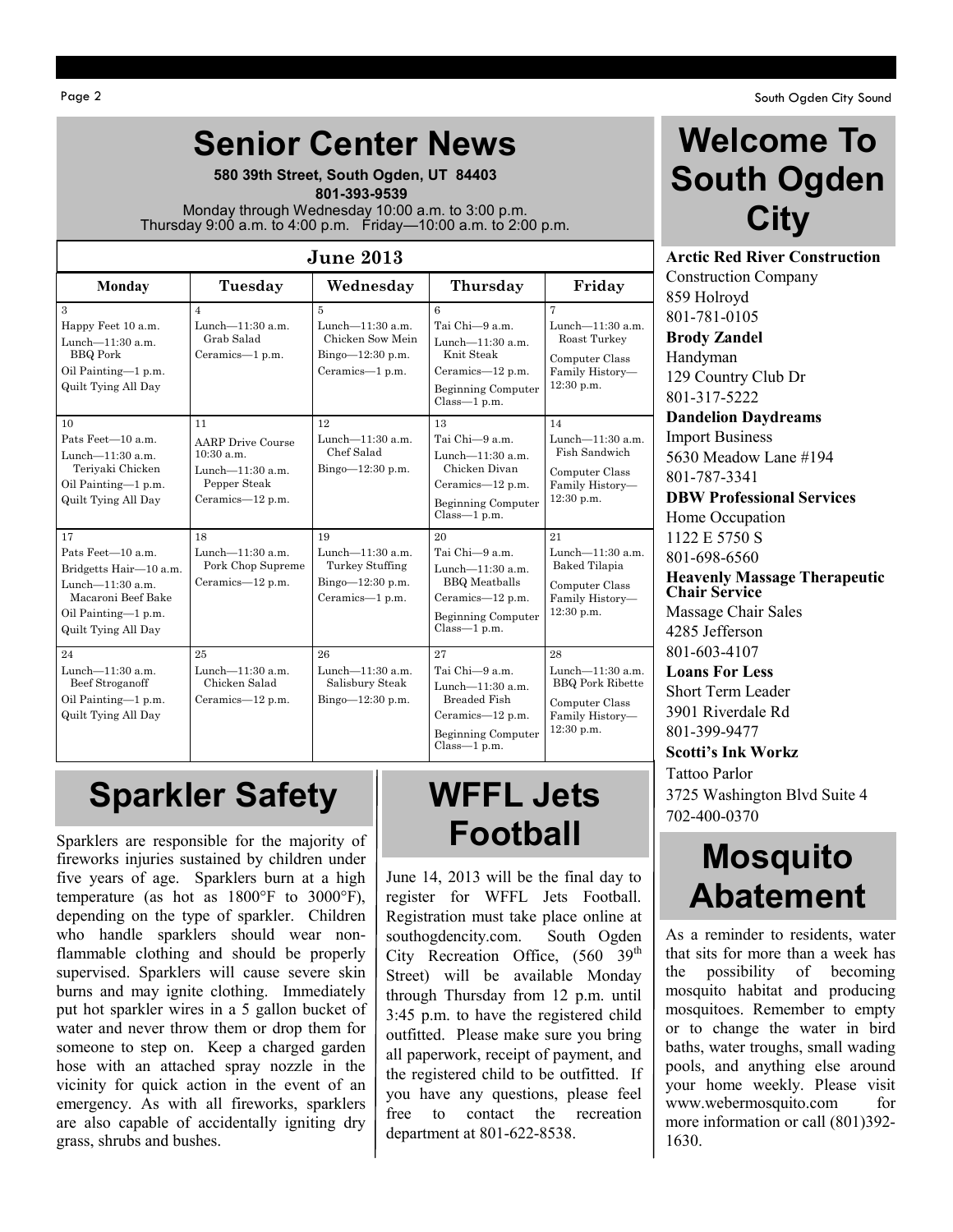#### **Weber County Holding "Vote by Mail" Election**

**Why is Weber County conducting an election by mail?** Voter turnout is typically very low in an off-year election. Conducting an election by mail ensures that everyone is aware of the election and has an opportunity to participate. Weber County wants as many citizens as possible to vote, and a by-mail election is one way to increase voter turnout. States that have conducted their elections entirely by mail have typically seen a noticeable increase in voter turnout. Because of this, the Utah legislature established a commission to study the benefits of voting by mail.

**What to expect and when?** Around the end of May, Voter Information Pamphlets will be mailed to **every** household with registered voters. This pamphlet will explain the issue on the ballot as well as the details for voting. Some voters may receive a postcard stating a legible signature is not on file and what steps can be taken to submit a signature to the Elections Office. Ballots cannot be forwarded so it is important that addresses are correct and up to date. Some voters may receive a postcard asking for confirmation of their current address. Beginning May 28, official ballots will be mailed to all active registered voters. Ballots will be mailed out on a weekly basis to those who register after May 28. All of these mailings, along with the official ballot, will have an official "Election Mail" logo.

**How do I return my ballot?** Your ballot will include a postage paid return envelope. All ballots returned through the mail must be postmarked no later than June 24, 2013 (the day before Election Day). Ballots can also be dropped off at any of the secure official ballot drop box locations beginning May 28



through Election Day, June 25. These same locations will also serve as Vote Centers on Election Day and will allow those who did not receive a ballot or who wish to vote on a machine the opportunity to vote in the traditional manner.

**Vote Center and ballot drop-box locations:**

| Marriott-Slaterville City Offices 1570 W 400 N  |  |
|-------------------------------------------------|--|
|                                                 |  |
| South Ogden Municipal Building 3950 S Adams Ave |  |

**Did you know?** 6,000 Weber County voters voted by mail in November 2012. Duchesne County's November 2012 election was entirely by mail. Their voter turnout was 92% compared to the state average of 70%. Riverdale and Syracuse City will be conducting their municipal elections all by mail. Cache County is also holding a special election all by mail this year. Oregon and Washington conduct all their elections by mail. They're both in the top five states in the nation for voter turnout. Voting by mail gives you the opportunity to study the ballot in your own home, on your own schedule, and even in your pajamas! Some people have held "by-mail ballot parties," where they bring their ballots, eat, discuss the issues, and then go home to vote privately. The specially designed ballot envelope ensures that your ballot remains completely private.

This is new and we're here to help! Please, if you have ANY questions, call us at 801-399-8034. We'll gladly answer any questions you may have.

#### **Child and Babysitting Safety Program**

The South Ogden Police Department will be sponsoring a Child and Babysitting Safety program for youth ages 11-15. This course will provide students with in-depth information from deciding if babysitting is right for them and how to entertain and properly supervise children of all ages. Other topics include safety, feeding, how to handle emergencies, basic first aid, CPR and the Heimlich maneuver. Part of the curriculum includes training on safety practices when caring for children and first aid procedures which are endorsed by the American Academy of Pediatrics.

Upon completion, students will receive completion cards which are nationally recognized, along with their own babysitting tote bag and handbook. The class is offered free of charge, and will be held Tuesday, July 9 and Wednesday, July 10, 10:00 a.m. to noon, and another class Tuesday, August 6 and Wednesday August 7, 10:00 a.m. to noon. Students must attend both days to receive their certificates. To register, please contact Cindee Paulsen at 801-622-2804, or email at [cpaulsen@southogdencity.com.](mailto:cpaulsen@southogdencity.com) There are only 25 slots available per class.